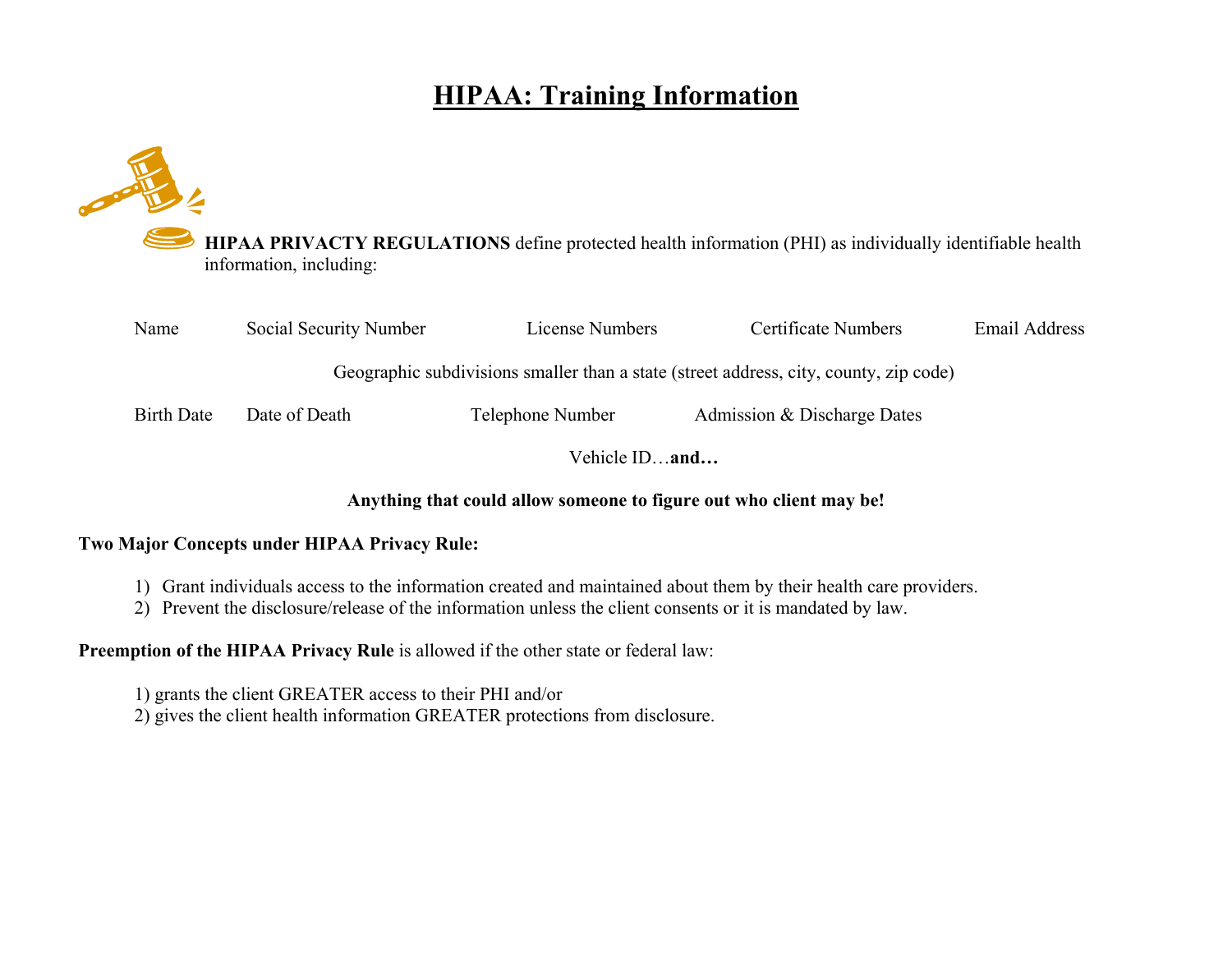

"**MINIMUM NECESSARY"** refers to the practice of limiting the disclosure of information to only that which is necessary to accomplish the purpose for which it is being disclosed. This also includes access and use internally by staff and contractors. Staff and contractors should have access to and use only the minimum necessary to perform their duties.



**NOTICE OF PRIVACY** is required under HIPAA regulations to be provided by health care providers to their clients describing how information about the client is used by the agency and when the agency will disclose/release it without the client's authorization.



### **Client Rights under HIPAA regulations include:**

- $\bullet$ Right to access their record that includes medical record and billing information. This includes the right to inspect and copy.
- $\bullet$ Right to request an amendment to their record.
- $\bullet$  Right to request the provider restrict/limit uses or disclosures of PHI when the provider is carrying out treatment, payment or healthcare operations.
- Right to request the provider communicate with them in an alternate way or at an alternate location (e.g., only send mail and phone calls to cell phone, not home.)
- Right to request an accounting of disclosures---a list or account of disclosures made that the client would not be aware.
- $\bullet$ Right to file a complaint.
- $\bullet$ Right to receive a copy of the Notice of Privacy Practices.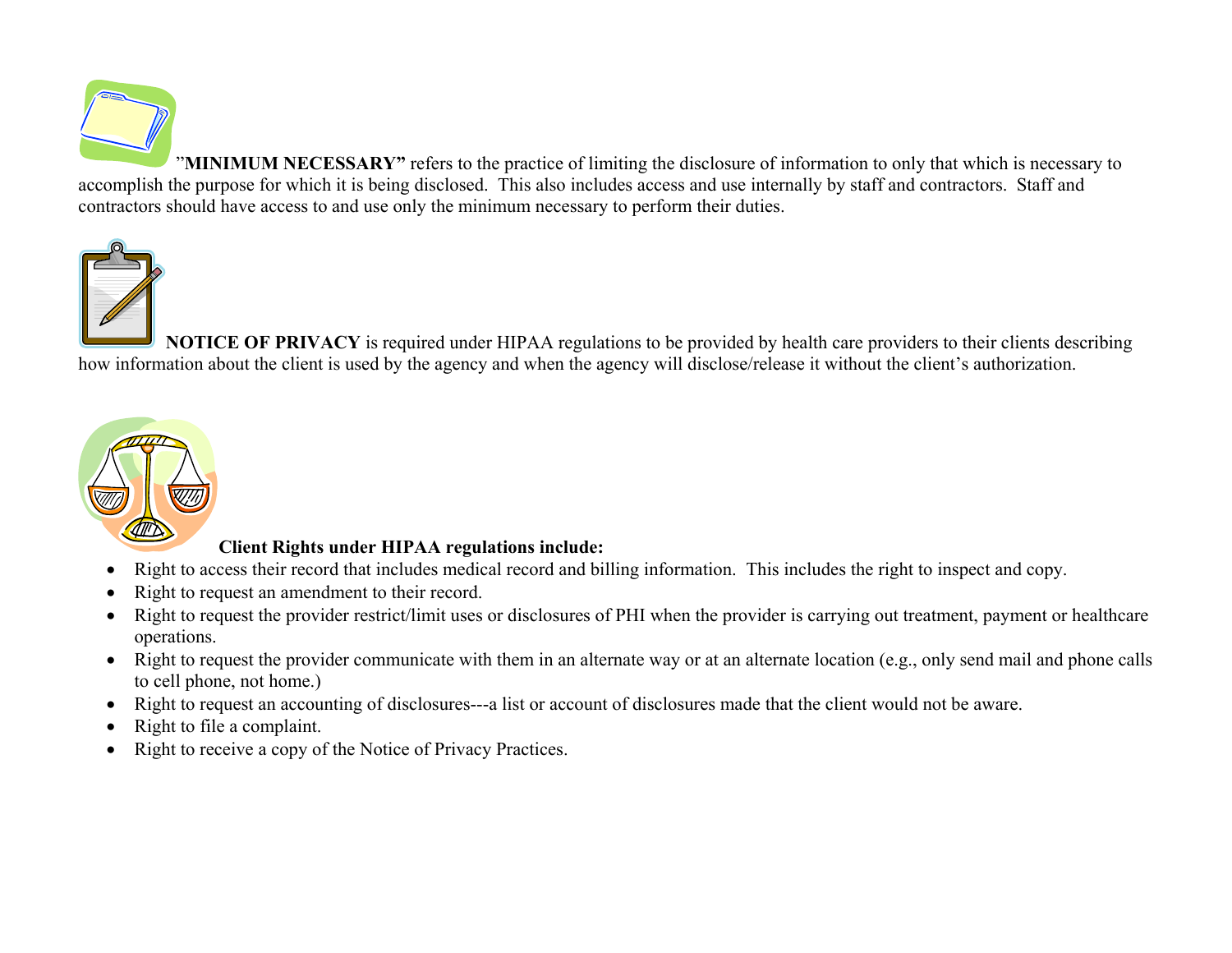

**Release of Information Forms** is required, under HIPAA regulations, to include all of the following core elements:

- 0 Client's legal name.
- 0 A description of information to be disclosed.
- $\bullet$ Name or specific identification of person authorized to make the disclosure.
- Name or specific identification of person to whom to make the disclosure.
- $\bullet$ A description of the purpose of the disclosure.
- $\bullet$ An expiration date or event/or right to withdrawal or react the release.
- $\bullet$  Signature of the client, or person authorized to sign on behalf of the client, including a description of that individual's authority to act for the client.
- Date of the signature.



## **BEST PRACTICES for PRIVACY and SECURITY:**

Keep medical records locked/secured.

Only access client information you need to do your job—limit it to minimum necessary.

Keep client records and other documents containing PHI out of sight—don't leave it lying around.

Monitor faxes containing PHI or confidential information. Try to keep fax machines in areas not generally accessible.